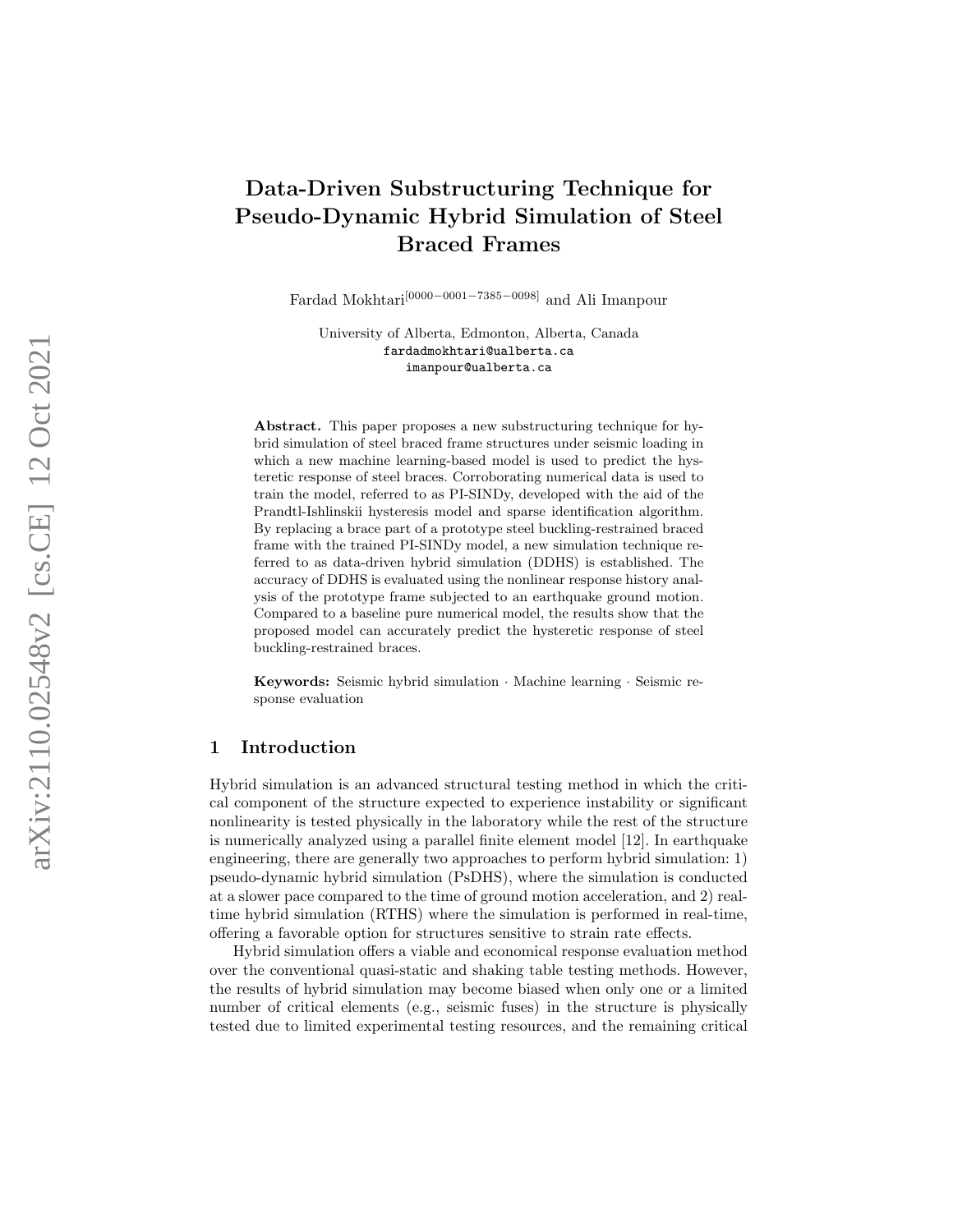#### 2 F. Mokhtari, A. Imanpour

elements are numerically modelled along with the rest of the structure using the mathematical model assumptions that may not be suitable to predict the response of such critical elements [5, 7]. For instance, Imanpour et al. [10] physically tested one of two critical columns of a steel multi-tiered concentrically braced frame, which may affect the overall response of the frame or even instability of the column tested in the laboratory. There are several other challenges associated with hybrid simulation, such as errors arising from test controller and hydraulic actuators, signal delays, and noise generated in instrumentation.

Machine-learning algorithms such as Prandtl neural network [15], and leastsquares support-vector machine [6] offer an efficient solution to some of the challenges described above. Such algorithms have been used in the past to develop meta-models for experimental substructures. Additionally, meta-models were created for finite element models in RTHS using the linear regression algorithm, and the recurrent neural network [2].

This paper proposes a new substructuring technique that employs a novel data-based model for the seismic response evaluation of steel braced frames, and presents preliminary results used for verification purposes. The proposed databased model can learn the nonlinear hysteretic behaviour of structural elements (i.e., steel braces) using the sparse identification algorithm. This model is first trained using a pushover analysis performed on a numerical model of a steel buckling restrained brace (BRB), replacing actual experimental test data. A hybrid model of a prototype buckling-restrained braced frame (BRBF) is then developed with a trained model simulating the hysteretic response of the BRB. The adequacy of data-driven hybrid simulation technique is finally evaluated by comparing the results of a dynamic analysis obtained using the proposed technique with those predicted by a pure numerical model of the same BRBF.

### 2 Data-driven Hybrid Simulation (DDHS) Technique

A new data-driven hybrid simulation technique is proposed here by incorporating two substructures, including a data-driven substructure that typically represents the structure's critical component and a finite element model that simulates the remaining components of the structure. The architecture of the proposed technique is shown in Fig. 1. The data-driven substructure is powered by a machine learning algorithm trained using experimental test data capable of predicting the nonlinear dynamic response of critical components (e.g., seismic fuses in steel seismic force-resisting frames). The numerical substructure acting parallel to the data-driven substructure consists of validated elements that simulate the structural elements that essentially remain elastic (e.g., capacity-protected members in steel seismic force-resisting frames) under earthquake excitations.

## 2.1 Sparse Identification of Nonlinear Dynamics (SINDy) Algorithm

A new model discovery algorithm referred to as Sparse Identification of Nonlinear Dynamics (SINDy) was recently proposed by Brunton et al. [4] to extract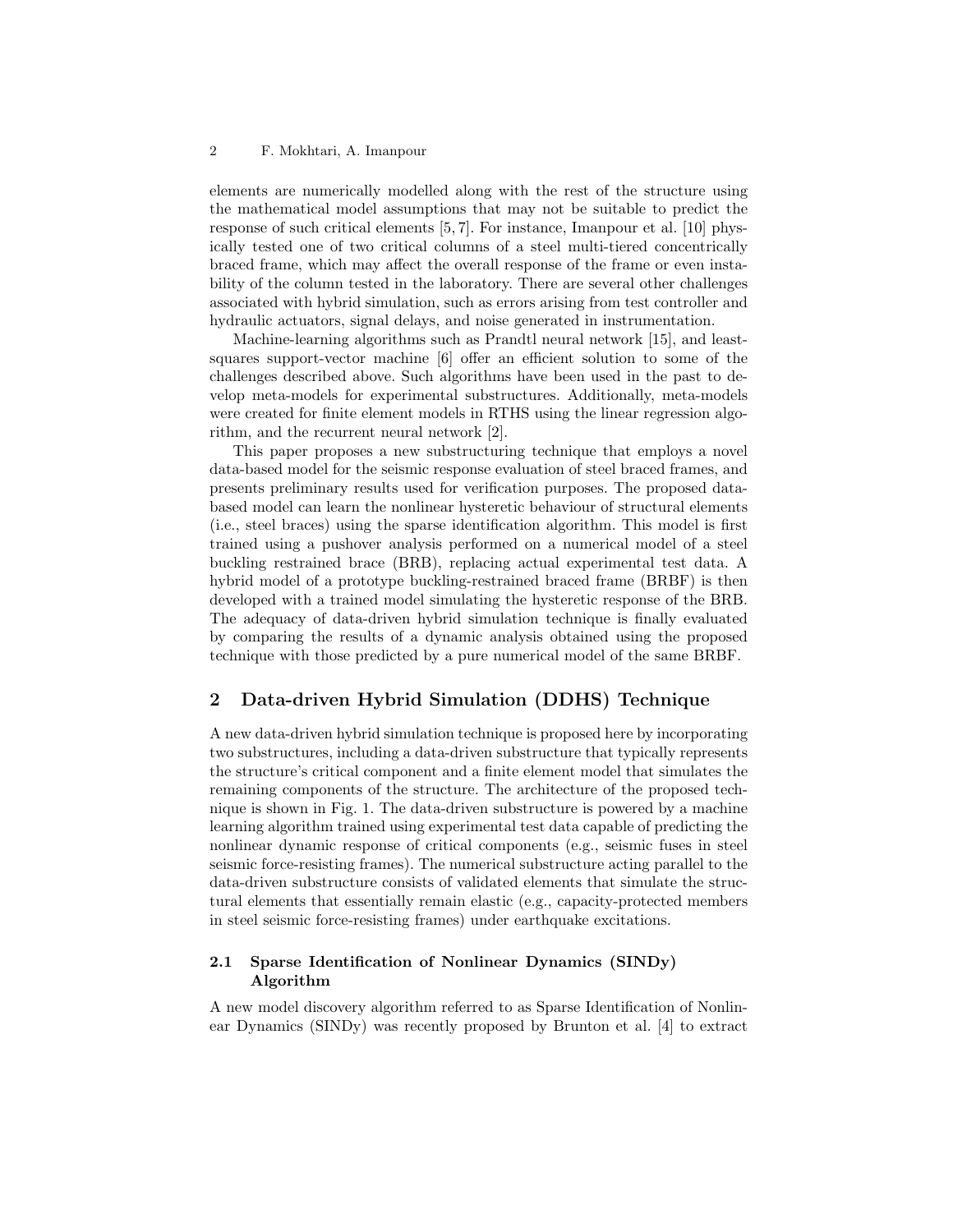

Fig. 1: Concept of the data-driven hybrid simulation (DDHS) technique.

the governing equation of dynamical systems from data using the sparse identification algorithm. SINDy will allow us to define the mathematical relationship,  $R = f(x(t))$ , between the component's force R and the component's displacement  $x(t)$  using the experimental data. For this purpose, various potential functions are stacked in a library matrix,  $\boldsymbol{\Theta}$ :

$$
\boldsymbol{\Theta}(\boldsymbol{X}) = \begin{bmatrix} | & | & | \\ g_1(\boldsymbol{X}) & g_2(\boldsymbol{X}) & \cdots & g_m(\boldsymbol{X}) \\ | & | & | & | \end{bmatrix}_{n \times m} \tag{1}
$$

in which,  $\mathbf{X} = [x(t_1), x(t_2), ..., x(t_n)]^T$  is the displacement vector obtained from the experimental data used for training,  $g_i(.)$ ,  $i = 1, 2, ..., m$  are the candidate functions (i.e. basis functions), n and m are the number of measured data points and candidate functions selected to form  $\Theta$ , respectively. The basis functions should be selected based on the nature of the phenomenon [4]. The higher number of basis functions involved in the library matrix can help improve discovering the relationship by the algorithm, but with more computational effort. By defining the library matrix,  $\boldsymbol{\Theta}$ , approximated restoring force vector of the component  $\boldsymbol{\tilde{R}}$ can be represented as:

$$
\hat{\mathbf{R}} = \mathbf{\Theta}_{n \times n} \times \mathbf{\Xi}
$$
 (2)

in which,  $\boldsymbol{\Xi} = [\xi_1, \xi_2, ..., \xi_m]^T$  is the coefficient vector that determines which combination of the basis functions should be used to best approximate the nonlinearity involved in the problem. Sparse regression algorithms such as  $L_1$ -regularized regression (LASSO) can be employed to find the active entries of the  $\Xi$  vector. LASSO regression is chosen here due to its ability in shrinking irrelevant terms to zero, which helps promote sparsity and avoid overfitting [16]. LASSO regression is formulated as the following minimization problem:

$$
minimize \frac{1}{2n} ||\mathbf{R} - \boldsymbol{\Theta}\boldsymbol{\Xi}||_2^2 + \lambda ||\boldsymbol{\Xi}||_1
$$
\n(3)

in which,  $\boldsymbol{R}$  is the restoring force vector obtained from training experimental data,  $||.||_1$  and  $||.||_2$  represent  $L_1$ -norm and  $L_2$ -norm, respectively.  $\lambda$  denotes the regularization parameter that controls the sparsity of the solution. By solving the LASSO minimization problem,  $\mathcal{Z}_{lasso}$  is obtained, which is then used to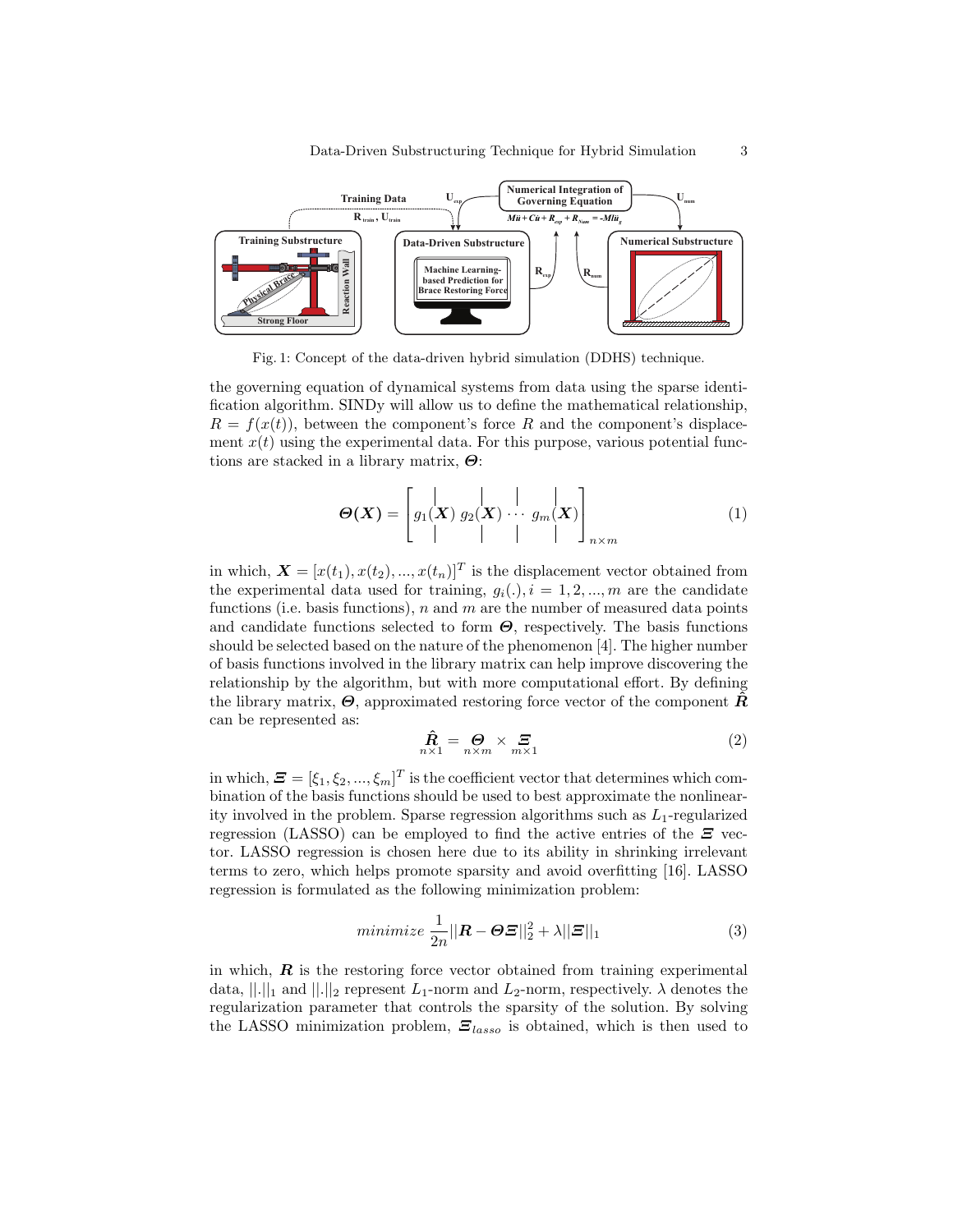#### 4 F. Mokhtari, A. Imanpour

discover the the function,  $R = f(x(t))$ , as follows:

$$
\hat{R} = \Theta(x) \times \Xi_{lasso}
$$
 (4)

where,  $\Theta(x)$  is the symbolic function of x (displacement), in contrast to  $\Theta(X)$ that is the data library matrix of displacement defined in Eq. 1.

### 2.2 Prandtl-Ishlinskii (PI) Model

Given that the efficacy of SINDy highly depends on the basis functions selected in the library matrix, it is crucial to appropriately select such functions to well reproduce the hysteretic response of nonlinear systems. One method to complement SINDy with a hysteretic memory is achieved by utilizing hysteretic operators such as the stop operators in Prandtl-Ishlinskii (PI) model [3].

PI model is a phenomenological operator-based model defined as the weighted superposition of multiple stop (elastic-perfectly plastic) operators. The stop operator, which was first introduced in the field of continuum mechanics to describe the elastoplastic behaviour of materials [3], is recursively defined as follows:

$$
y_r(0) = e_r(x(0))
$$
\n<sup>(5)</sup>

$$
y_r(t) = e_r(x(t) - x(t_i) + y_r(t_i)) \quad \text{for } t_i < t \le t_{i+1}; \ \ 0 \le i \le N - 1 \tag{6}
$$

$$
e_r(s) = min(r, max(-r, s))
$$
\n(7)

in which,  $y_r(t) = E_r[x(t)]$  is the output of the stop operator for the given input signal  $x(t)$ , which is defined using a threshold  $r (r > 0)$ . Within each stop operator, the time domain  $[0, T]$  needs to be discretized into N subintervals of  $0 = t_0 < t_1 < ... < t_N = T$  such that the input signal,  $x(t)$ , becomes monotonic within each time step  $[t_i, t_{i+1}]$ . By linearly combining multiple stop operators with different thresholds (r values), the discrete PI model can be defined:

$$
R(t) = \sum_{i=1}^{m} \xi_i E_{r_i}[x(t)]
$$
\n(8)

where,  $R(t)$  is the total output signal when the hysteretic system is subjected to an exciting input signal  $(x(t))$ . The PI model parameters, the weights  $\xi_i$  and thresholds  $r_i$ , should be optimized to fit the training data.

#### 2.3 PI-SINDy Model for the Simulation of Hysteretic Response

The proposed model, which is referred to as PI-SINDy, combines the PI model and the SINDy algorithm to simulate the nonlinear hysteretic response of structural components. In the PI-SINDy model, the stop operators play the role of basis functions of the library matrix (Eq. 1), and the  $\mathbf{\Xi}_{lasso}$  vector contains optimized weights  $(\xi_i)$  as given in Eq. 8 after the LASSO regression is carried out on the experimental data used for training. The PI-SINDy model is then defined as follows:

$$
\hat{\mathbf{R}}_{n\times 1} = \begin{bmatrix} | & | & | & | \\ E_{r_1}[\mathbf{X}] & E_{r_2}[\mathbf{X}] & \cdots & E_{r_m}[\mathbf{X}] & \mathbf{X} & \mathbf{1} \\ | & | & | & | & | & | \end{bmatrix}_{n\times (m+2)} \times \mathbf{E}_{lasso} \tag{9}
$$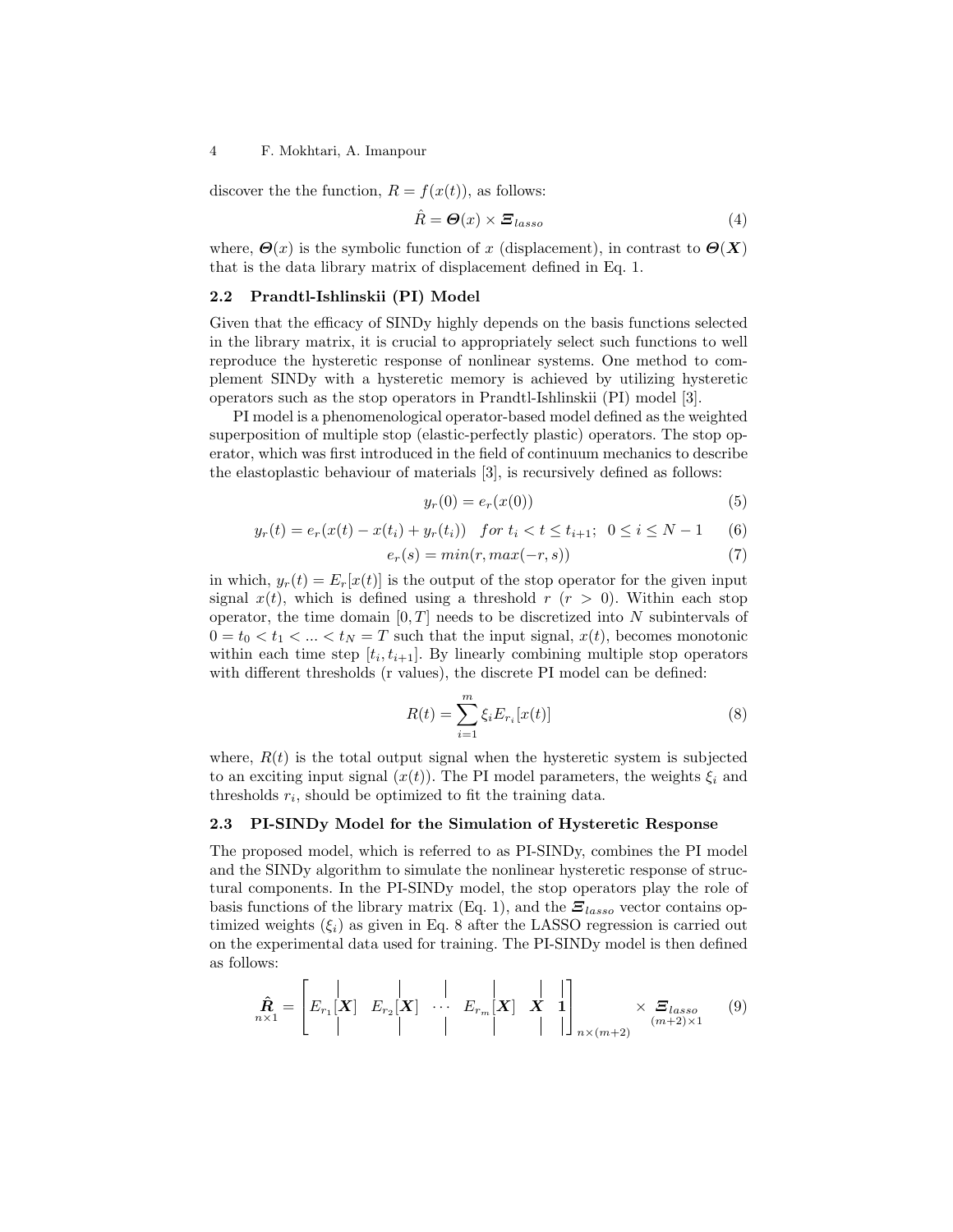In the proposed model, several potential thresholds  $r_i$  need to be assumed for stop operators. Such thresholds should then be included in the library matrix so that SINDy can determine which combination of thresholds can best describe the hysteretic response of the experimental data used for training. The initial set of thresholds are defined based on the maximum deformation  $(|x_{max}|)$  as  $r_i = \frac{i}{m+1} |x_{max}|, i = 1, 2, ..., m$ , in which, m can be obtained using a sensitivity analysis. It is worth noting that the larger value of  $m$  would result in a finer discretization but a computationally less-effective optimization.

### 3 Numerical Verification

The efficiency of DDHS was evaluated using the nonlinear response history analysis (NLRHA) of a prototype two-dimensional (2-D) buckling-restrained braced frame (BRBF). The properties of the frame are shown in Fig. 2. The pure numerical model of the BRBF is developed in the OpenSees program [13]. The beam and columns were modelled using elastic beam-column elements, and the Giuffré-Menegotto-Pinto material model assigned to a truss element was used to construct the BRB [8]. For simplicity, the influence of frictional forces developed between the BRB core and restraint was neglected in the model, resulting in a symmetric hysteretic response under cyclic loading in tension and compression. The fundamental period of this structure is 0.492 seconds.

### 3.1 Training of the BRB using the PI-SINDy model

In lieu of actual experimental test data, fictitious test data is used in training, which was created using a cyclic nonlinear static (pushover) analysis performed on an identical isolated BRB under an increasing cyclic displacement protocol shown in Fig. 3a. PI-SINDy model was then trained with this input as described in Algorithm 1. 50 stop operators were selected to be used in the data library matrix, and  $\lambda$  was taken as 0.1 in LASSO regression. Normalized root-meansquare-error (NRMSE) as given in Eq. 10 was used to compute the error between the approximated hysteretic response by the PI-SINDy model and that obtained from the pure numerical model.

$$
NRMSE = \frac{\sqrt{\sum_{i=1}^{N} (y_{ref,i} - y_{model,i})^2 / N}}{|y_{ref,max} - y_{ref,min}|}
$$
(10)

Fig. 3b shows the cyclic response of the isolated BRB obtained from the cyclic pushover analysis, compared with the BRB response simulated by PI-SINDy. As shown, the PI-SINDy successfully captured the nonlinear cyclic behaviour of the BRB with NRMSE  $= 0.1954\%$ .

### 3.2 Verification of the DDHS Technique

The BRB in the BRBF of Fig. 2 was replaced with a PI-SINDy-powered datadriven substructure to verify the capability of the proposed DDHS technique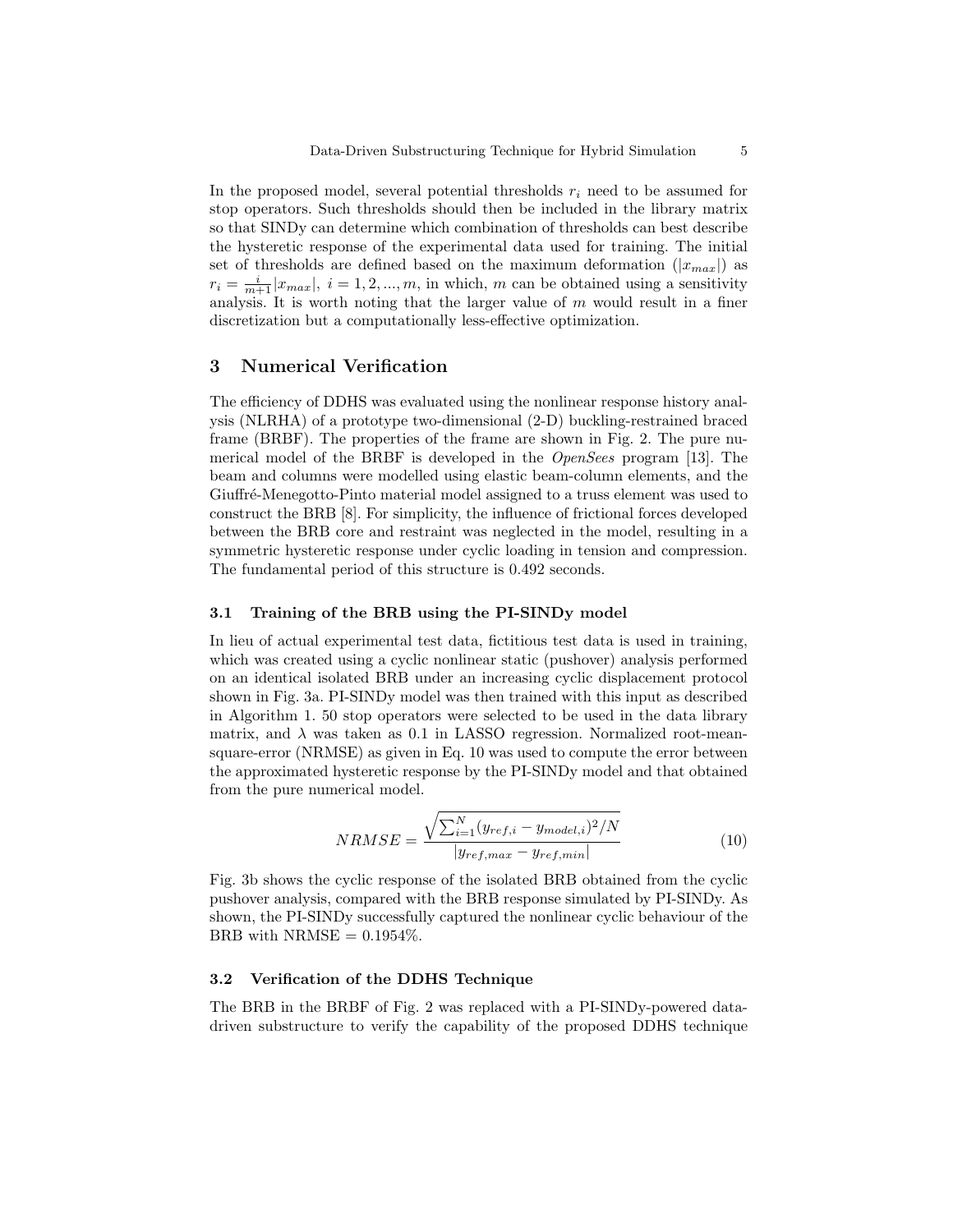

Fig. 2: Simulation of the prototype buckling-restrained braced frame using pure numerical model and the proposed data-driven hybrid simulation technique.

in predicting the restoring force of the BRB when the frame is subjected to dynamic loading. The training process of the PI-SINDy model is described in Section 3.1. PI-SINDy developed in MATLAB [11] was linked to the numerical substructure in *OpenSees*. The UT-SIM framework  $[9, 14]$  was used to establish communication between two substructures. An NLRHA [1] was performed under the 2011 Miyagi MYG016 record applied in the horizontal direction of the frame in the OpenSees program. At the analysis time step, the displacement was sent to MATLAB to predict the restoring force. The predicted force vector in interfacial DOFs was then fed back to *OpenSees* to complete the numerical integration of the equation of motion at that time step.

Fig. 4 portrays the BRB hysteretic response and the history of storey drift ratio obtained from the NLRHA of the DDHS technique and the reference model. As shown, BRB responded in the inelastic range and showed a symmetrical response as expected. The frame underwent a maximum drift ratio of 1.43%, while the BRB experienced a maximum axial strain equal to 0.66%. The NRMSE of the storey drift ratio is 0.7702%, which implies the accuracy of the DDHS technique using the trained symmetrical hysteresis response of the BRB.

# 4 Conclusions

This paper proposes a new data-driven substructuring technique for the seismic evaluation of steel braced frame structures that is accomplished through

| Algorithm 1: PI-SINDy Algorithm                                                                                                                                                                 |
|-------------------------------------------------------------------------------------------------------------------------------------------------------------------------------------------------|
| <b>input</b> : (i) Experimental deformation history: $\mathbf{X} = [x(t_1), x(t_2), , x(t_n)]^T$                                                                                                |
| (ii) Experimental restoring force: $\mathbf{R} = [R(t_1), R(t_2), , R(t_n)]^T$                                                                                                                  |
| 1 Calculate thresholds $r_i = \frac{i}{m+1}  x_{max}  i = 1, 2, , m$                                                                                                                            |
| 2 for $i=1:m$ do                                                                                                                                                                                |
| 3 Calculate $E_{r_i}[\bm{X}]$ : Eqs. 5, 6, 7<br>4 $\Theta(:,i) = E_{r_i}[\bm{X}]$ : Eq. 9                                                                                                       |
|                                                                                                                                                                                                 |
| 5 end                                                                                                                                                                                           |
| <b>6</b> LASSO regression: $minimize \frac{1}{2n}   \mathbf{R} - \boldsymbol{\Theta}\boldsymbol{\Xi}  _2^2 + \lambda   \boldsymbol{\Xi}  _1 \rightarrow find \boldsymbol{\Xi}_{lasso}$ in Eq. 9 |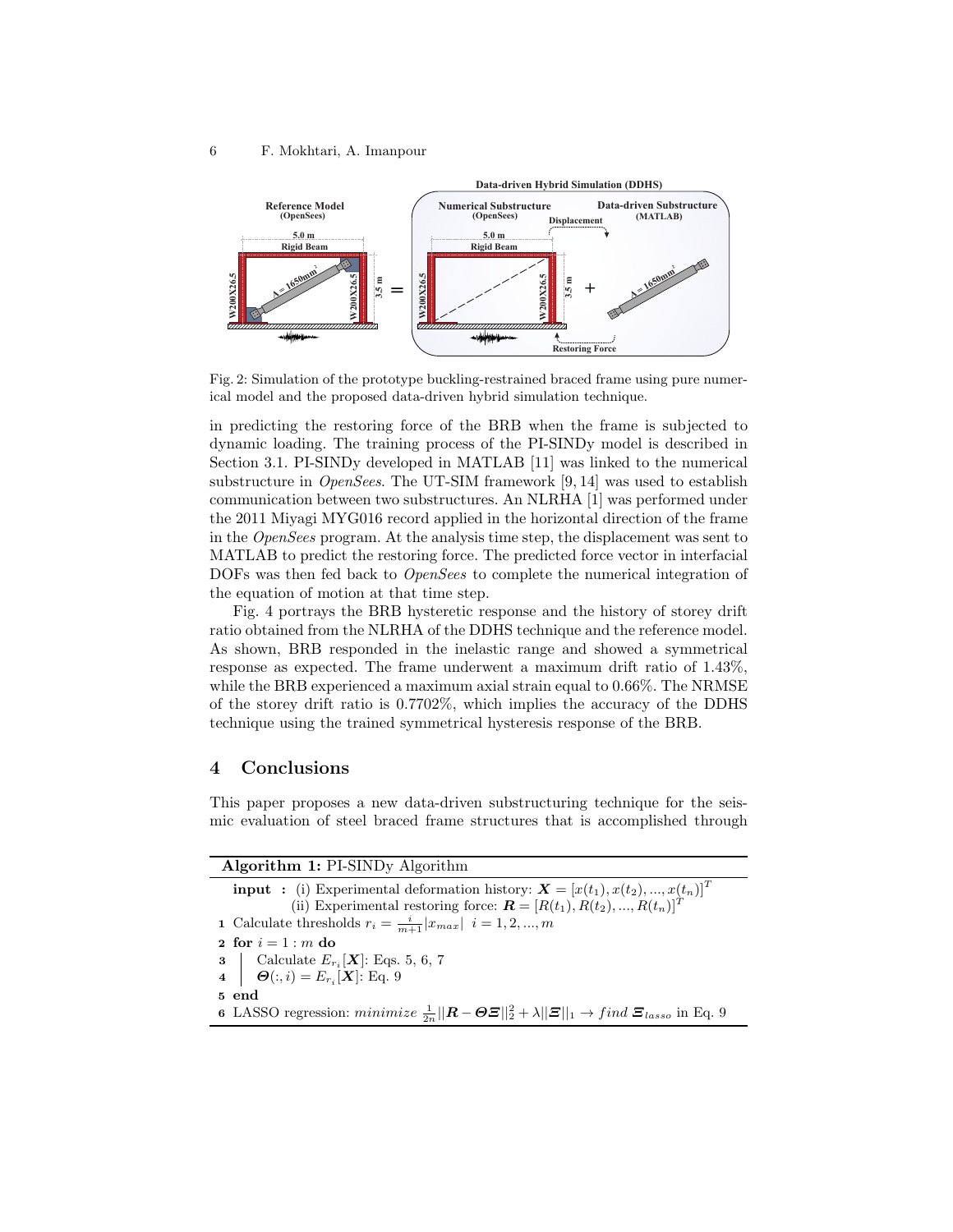

Fig. 3: PI-SINDy training: (a) Displacement protocol, (b) Training data generated by a pushover analysis on the BRB and PI-SINDy simulation after training.



Fig. 4: Results of nonlinear response history analysis for the prototype frame: (a) BRB hysteretic response, and (b) History of the storey drift ratio (for the first 40 s of the ground motion duration shown).

incorporating a novel data-driven model (PI-SINDy) predicting the nonlinear cyclic response of the frame's critical elements combined with a fibre-based numerical substructure simulating the well-understood components of the frame. PI-SINDy was developed using the sparse identification algorithm and inspired by the Prandtl-Ishlinskii model to predict the hysteretic response of BRB using available experimental test data. The preliminary results confirm that once PI-SINDy is trained, it can properly emulate the nonlinear cyclic response of a physical substructure. Moreover, for a symmetric hysteresis response, cyclic test data obtained from quasi-static testing would be enough to train PI-SINDy and reproduce the brace hysteretic response under random signals such as earthquake accelerations. The numerical verification results on the prototype single storey frame show the feasibility and suitability of the PI-SINDy model. Future studies should be devoted to further improve the proposed data-driven model for more complex hysteretic responses typically observed in steel braced frames. Furthermore, verification tests should be carried out in the future to verify the application of the proposed DDHS technique.

# 5 Acknowledgments

Funding for this project has been provided by the National Sciences and Engineering Research Council (NSERC). The authors gratefully acknowledge the